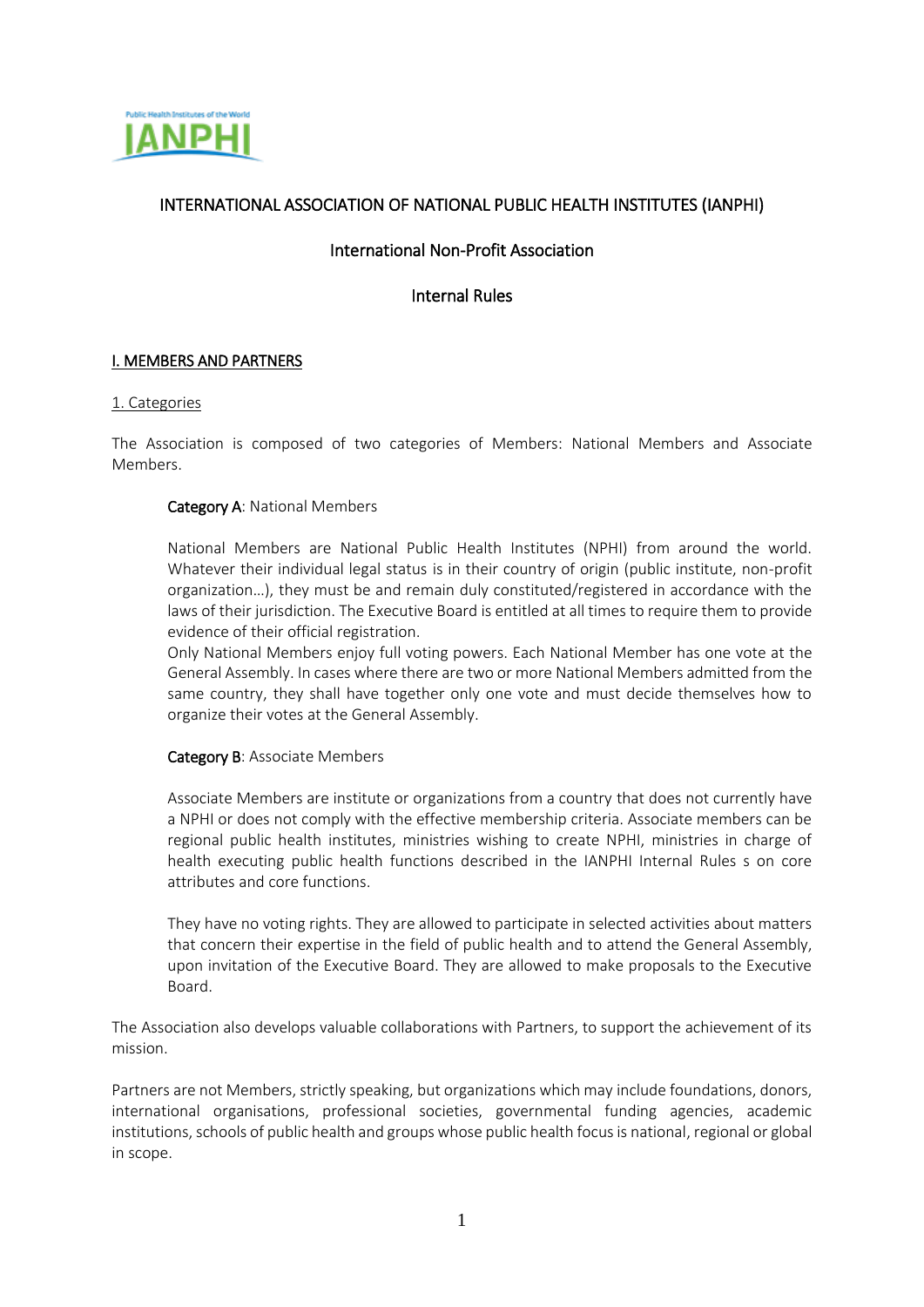The Association wishes to involve Associate Members and Partners as much as possible in its daily functioning. While they have no direct voting rights in Association affairs, their contributions are considered as very valuable. They are invited to meetings and activities in matters that concern their field of expertise and interest and can attend the General Assembly, upon invitation of the Executive Board.

All Members and Partners agree that their names and logos can be mentioned on the Association's website and other public communications.

## 2. Application for membership

A NPHI or any other Organization which want to become Member or Partner of the Association must submit a written application to the Secretary General, at least 3 months before the next General Assembly.

An application form for each category (Members or Partners), a list of documents/information that must be produced with the application form and a comprehensive note on the application process, are published on the Association's website. The website will also mention the date of the next General Assembly.

The Executive Board decides what information must be included in the applications and is entitled to make changes to the application form/process, if needed.

#### 3. Members' obligations

Whatever category they belong to, all Members must strictly abide by their obligations as described in art. 4.5 of the Statutes and the present Internal Rules.

Regarding membership fees, if a Member fails to pay its membership fee in due time and does not apply for a reduction or a waiver (or if the reduction or waiver is rejected and the fee remains unpaid), the Executive Board can decide to not immediately exclude this Member, but to suspend this Member's voting rights or right to attend the General Assembly. The Executive Board reserves the right to increase unpaid fees with an annual interest of 12%.

In special circumstances, the Executive Board Executive Board may decide to reduce or waive a member's annual fees. Members can request a reduction or waiver of the annual fees in writing to the Secretary General. The decision to grant the waiver shall be taken by the Executive Board, but must be finally approved by the General Assembly.

A reduction or waiver of membership fees can be granted in the following cases and according to the following rules:

#### a) Reduction

A member can request a reduction of membership fees to the Executive Board. The latter's decision to accept or reject a request shall be based on evidence provided by the member. It shall be final and no reasons for an acceptation or rejection need to be given. A member will always be invited to pay a minimum fee and cannot benefit from a reduction more than two years in a row.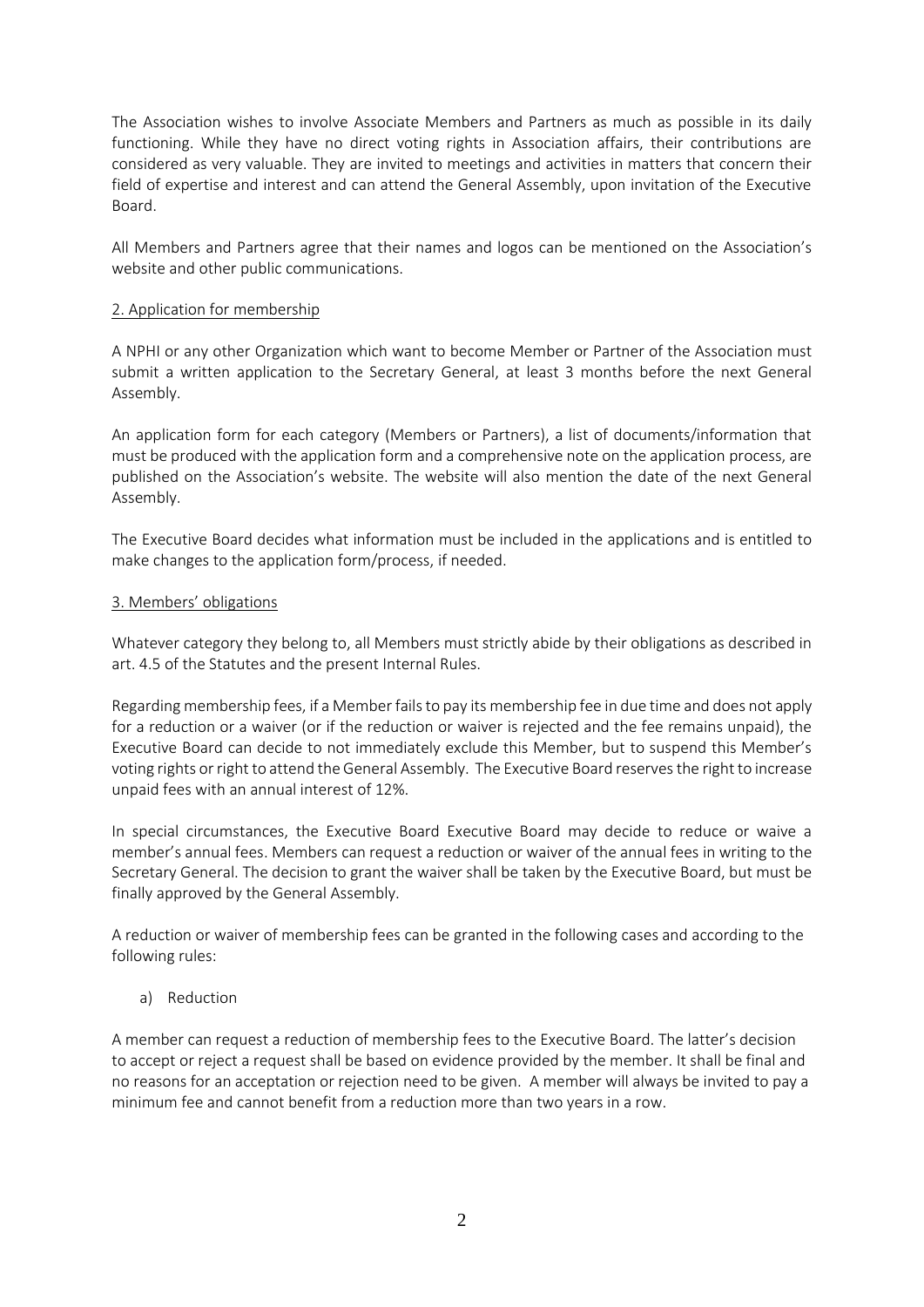b) Waiver

When a member institute requests a waiver of membership fees, the waiver will be granted if the reasons and evidence provided to justify the request are reasonable. Unless there are exceptional circumstances, a member cannot benefit from a waiver more than two years in a row. The decision of the Executive Board to accept or reject a request shall be final and no reasons for an acceptation or rejection need to be given.

## 4. Partners' obligations

Partners have of course limited obligations and are not bound by the statutes and the present Internal Rules, as they are not Members. But the Association expects Partners to contribute as much as possible to the Association's activities. The Executive Board will see to it that they always act in line with the Association's purpose and interests.

## II. LINK WITH IANPHI FOUNDATION

## 1. Purpose of IANPHI Foundation

IANPHI Foundation, a foundation under Finnish law, has the following statutory purpose:

"*to support the activities of the International Association of National Public Health Institutes (IANPHI) by providing grants and organising or otherwise support meeting along with educational activities, the provision of information, development projects and other forms of co-operation among national public health institutes worldwide, that are directly linked to IANPHI's activities*".

IANPHI Foundation is mainly a Grant-Providing Foundation, but is legally also allowed to carry out economic activities.

#### 2. Complementarity between the Association and IANPHI Foundation

The Association and IANPHI Foundation have a common goal to increase Members' capacity and abilities to collectively improve public health policies and systems worldwide.

As a foundation, IANPHI Foundation is uniquely placed to attract alternative and complementary funding, such as from other foundations worldwide, to reach that goal.

IANPHI Foundation will continue to collect funds and support the Association's financial needs, but will in principle not organize promotional or advocacy activities as such, as activities will be left to the Association, unless occasionally decided otherwise by the Executive Boards of the Association and IANPHI Foundation.

The Association will, through activities and membership fees, also generate its own income.

In that respect the complementarity between the Association and IANPHI Foundation is considered as a key principle of IANPHI, and should be preserved.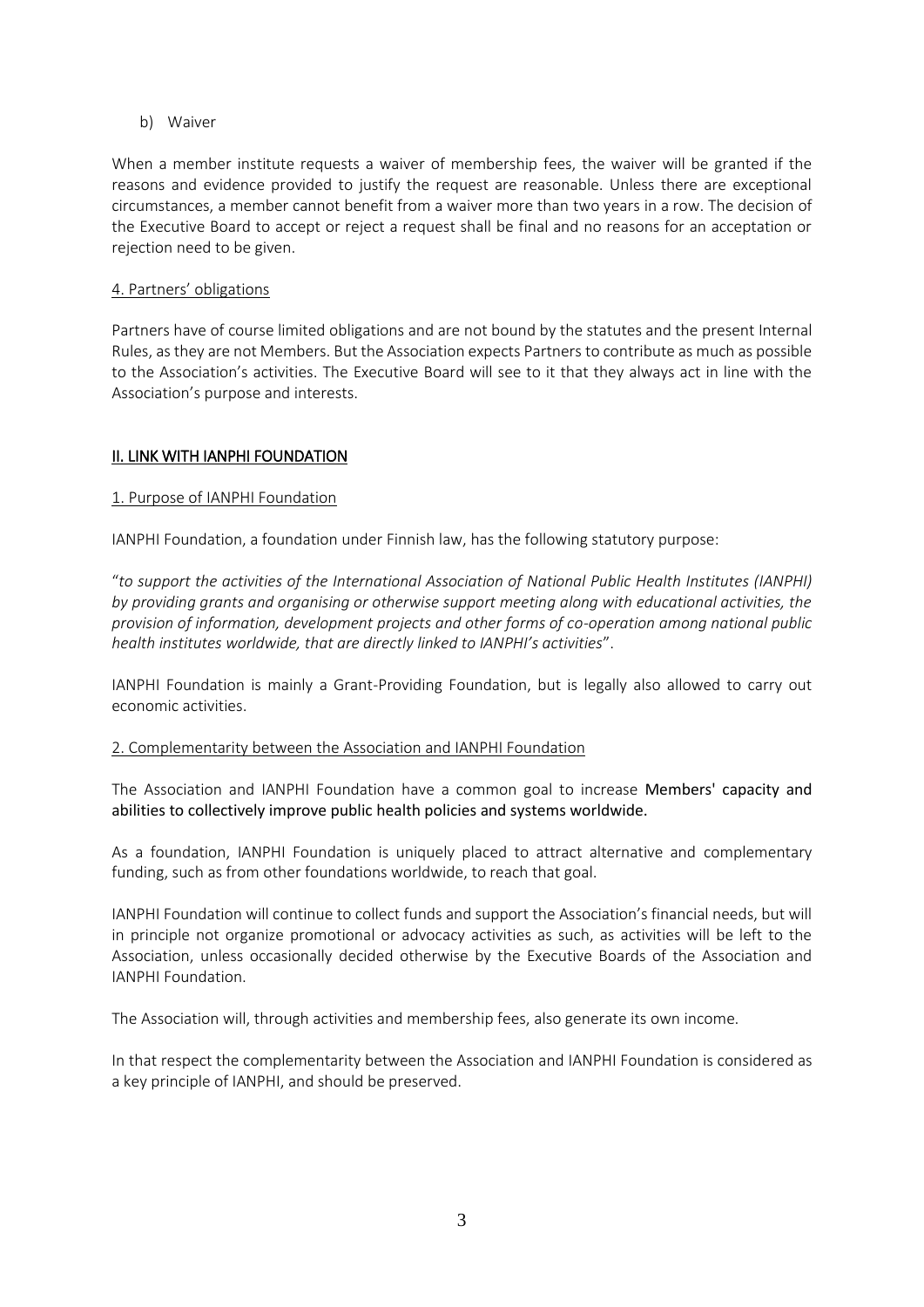#### 3. Practical collaboration between the Association and IANPHI Foundation

The Executive Boards of the Association and IANPHI Foundation will meet at least once a year to discuss and agree on the Association's financial needs, based on a financial and work plan prepared by the Association's Secretary General and Treasurer.

It is agreed that one seat at the Association's Executive Board will be reserved for IANPHI Foundation, which will have the right to delegate a person to occupy this position, provided that this person is sufficiently high level to meet the standards set out in the Statutes.

Currently, IANPHI Foundation's Board of Trustees is composed by five members who are appointed by the Executive Board of the Association. It is agreed that the latter will not only appoint members of its own Executive Board, but will open up membership of the Board of Trustees of IANPHI Foundation to other persons who meet the standards requited by IANPHI Foundation and Finnish law.

## III. GENERAL ASSEMBLY

As stated in article 9 of the Statutes, the General Assembly is the Association's governing body with final decision-making power. It consists of the National Members.

Members must see it as a duty to attend and to actively participate in all General Assembly meetings, and to delegate to the meetings their director general or, if the latter is prevented, persons of sufficiently high ranking and decision-making authority.

## IV. EXECUTIVE BOARD

#### 1. Composition

The Executive Board is composed of minimum of 11 and a maximum of 14 members, including the President, the Vice-President, the Treasurer and the immediate Past President.

It is agreed that, in line with IANPHI's practice before it became a formal legal entity, the composition of the Executive Board will rotate in such a way that at each Annual General Assembly, one third of the Executive Board members will be up for re-election. If the number of Executive Board members is not divisible by three, the number obtained as a result of the division will be rounded down.

It is important to emphasize again that only directors general (or equivalent) of National Members can become part of the Executive Board. Ultimately the General Assembly appreciates if a candidate for the Executive Board who is not a director general, is fit for the position.

The President shall not be regarded as the representative of any member of the Association and shall not accept instructions from nor express the point of view nor vote on behalf of any member.

The other rules of the Statutes apply.

#### 2. Meetings and decision-making

It is a duty for a member to attend as many Executive Board meetings as possible and to participate actively. Absences without due cause will be mentioned in the minutes and can, if repeated, lead to this member being excluded from the Executive Board.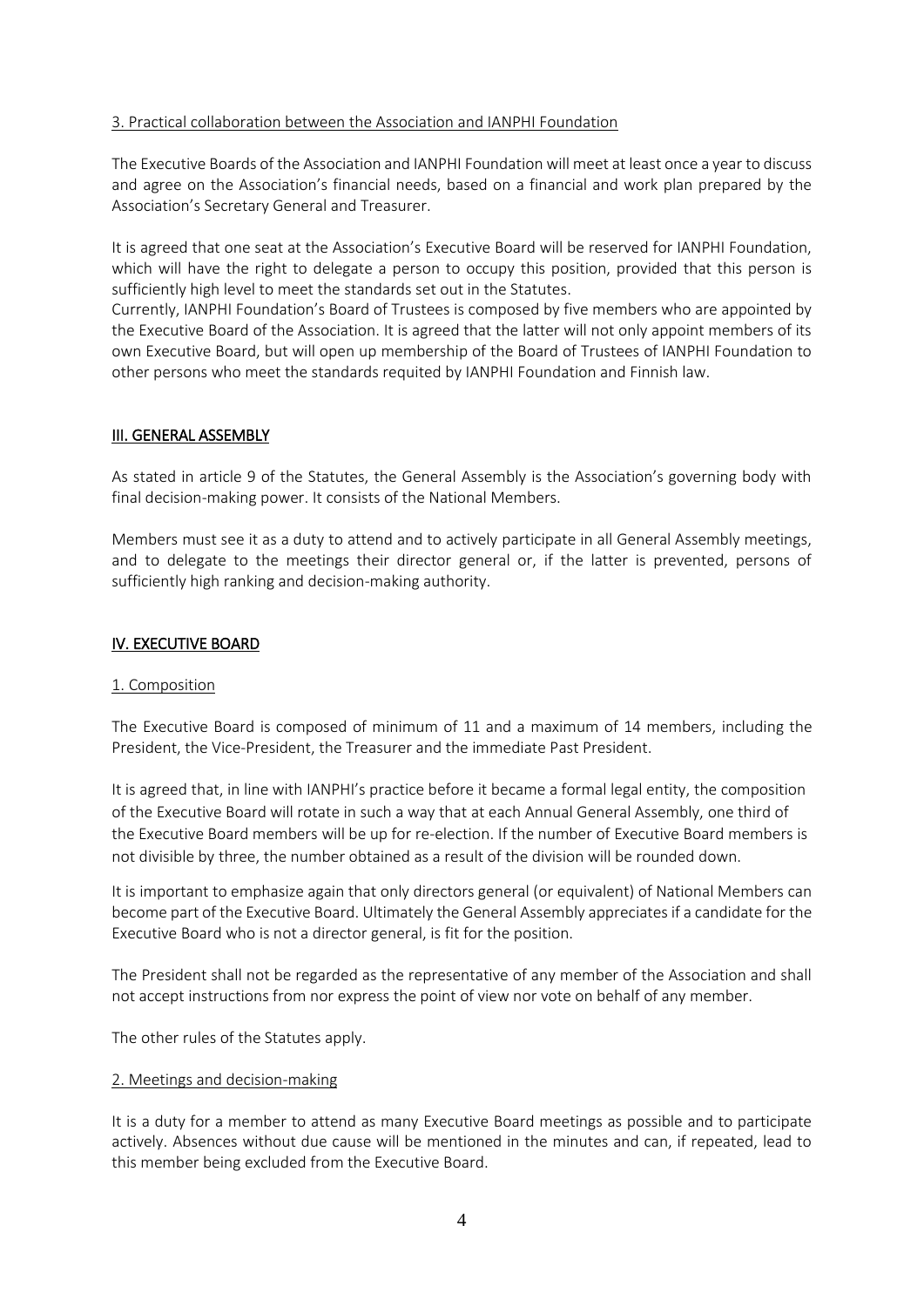During his/her mandate, each member will primarily put the Association's collective interest before the interests of the organization to whom he/she belongs.

The Executive Board shall strive to take all decisions in a collegial manner, taking into consideration all members' positions. In case no consensus can be reached on one or more issues and voting is necessary, decisions shall be taken with a simple majority vote. In the event of a deadlock, the President will have a decisive vote.

## 3. Elections

**.** 

When forming the Executive Board, the Association will always strive to ensure that its composition reflects as much as possible the diversity of the Association.

## V. SECRETARY GENERAL

The Secretary General will be the focal point and coordinator of the Association and will be responsible for the effective day to day management of the Association, in the usual meaning of the word. He/she will also supervise or delegate to the US Office the website management, content creation, public relations and print material, social media and project work.

He/she will act under supervision of the Executive Board.

He/she will be allowed to engage the Association up to an amount or budget that will be decided from time to time by the Executive Board. For transactions above this limit, the statutes will apply.

## VI. IANPHI SECRETARIAT AND OFFICES

The Association will have its legal address in Belgium and one central office (called the Secretariat) from where he Association will be effectively managed. This central office is currently located in Saint Maurice, France, at the French NPHI. An agreement is in place between the Association and the French NHPI, which sets the modalities of and secures the occupation of the Association's central office.

The Executive Board may, at any time, create additional offices or project-based offices worldwide, according to the Association's needs.

The US Office of the Association at Emory University conducts training, technical assistance, programmatic work, communications and other responsibilities.

The Secretariat and all other offices will be operating under control and supervision of the Secretary General, to whom the staff will report<sup>1</sup>.

The Secretariat prepares an annual activity report to be approved by the Executive Board prior to the presentation to the General Assembly. This annual activity report is based on activity reports of the different offices.

<sup>&</sup>lt;sup>1</sup> The precise relation between the IANPHI Secretariat and the US office, their respective responsibilities and the way the US Office reports within the IANPHI organisation will be defined at a later stage.